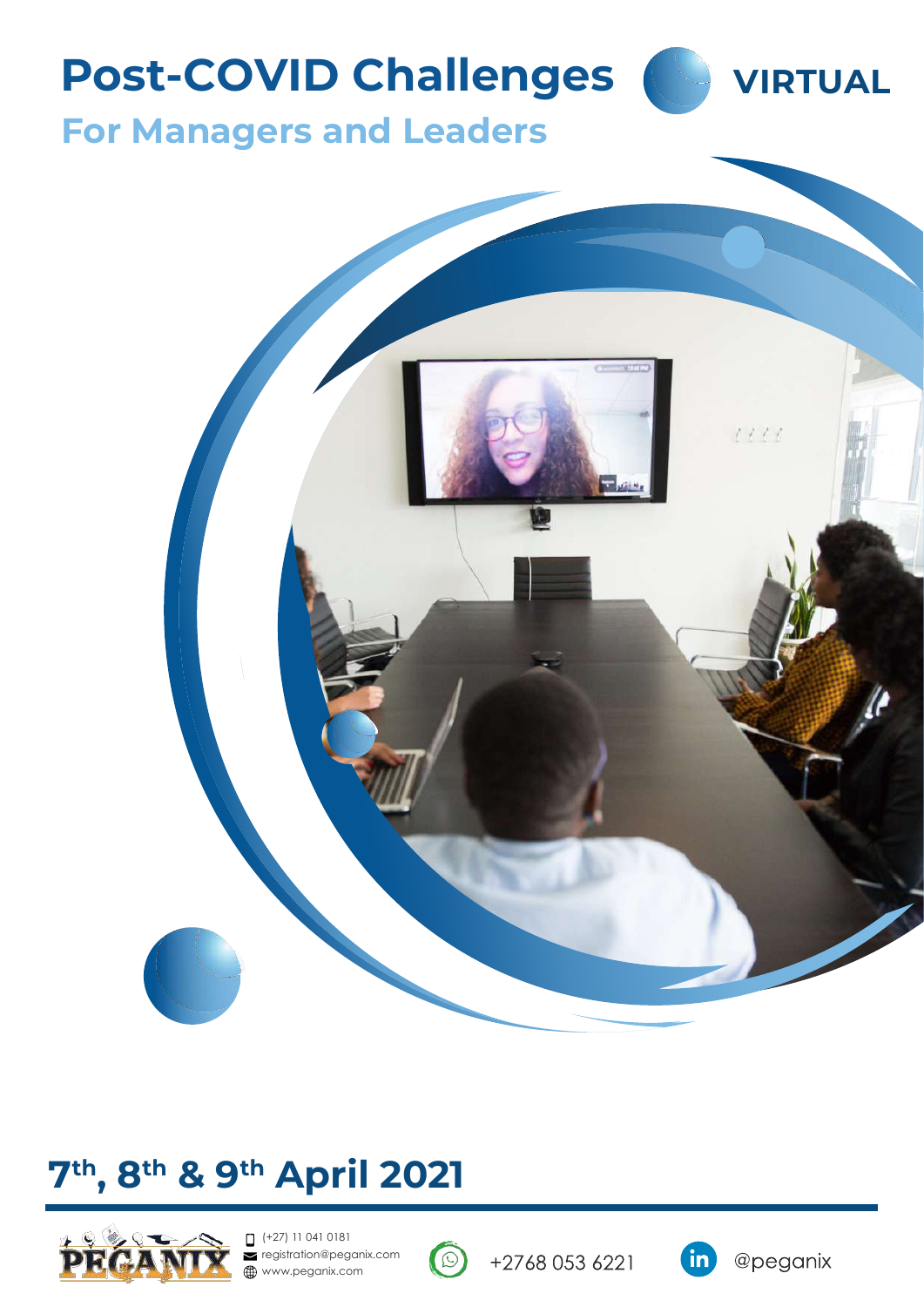

### **Why Choose this Training Course?**

COVID-19 has changed what business management and leadership looks like, now and for the future. Smart leaders areadapting their strategies to this new work environment. This course shows how you can change and upgrade your skills in a Post-COVID world.

There are three factors arising in a Post-COVID organisation: fewer staff and financial resources, more concern over staff morale and stress, and increased use of outsourcing, online and automation.

This training course will you give the knowledge and understanding to meet these three challenges, plus engage effectively with remote staff and stakeholders, lead with certainty and empathy, and plan well in a changing and uncertain world.

This essential leadership training course will give both experienced and emerging managers and leaders the attitudes, skills and methods to get results in a Post-Coronavirus world. Things will never be quite as they were, and uncertainty and remote working are likely to be with us for many years.

#### **This training course will feature:**

- How to build new levels of trust, motivation and engagement – even when working remotely
- Ways to create 'superteams' to work faster and more effectively with fewer staff and resources
- Principles of reducing costs and increasing results by building flexibility and resilience into your operations
- New ways of working  $-$  reducing stress and increasing delegation, communication and responsibility
- How to upgrade the skills and re-motivate staff in a Post-COVID world
- Technology and online skills for remote, virtual and digital team working
- Learn how to grow, develop, coach and train your team for the post-coronavirus challenge
- Create a positive work environment with low levels of stress and anxiety
- Techniques and new methods to improve staff productivity and output
- Ways to build more resilient and reduce costs, time delays and poor-productivity
- Create a new vision, with focused goals and communicate clearly
- Implement the three A's: Attitude, Ability and Activity to grow your team

### **Who is this Training Course for?**

#### **This Peganix training course is suitable to a wide range of professionals but will greatly benefit:**

- Individuals with responsibility for rebuilding Post-Coronavirus
- Individuals being groomed for leadership in the Post-COVID environment
- Individuals who have proved greater leadership abilities
- Any person actively involved in interacting with others and involved with managing others in a supervisory role

#### **How will this Training Course be Presented?**

This Peganix leadership training course will utilise a variety of proven adult learning techniques to ensure maximum understanding, comprehension and retention of the information presented. The training course is conducted online using **Cisco Webex** and has three sessions starting from 09:00 and end 14:00. This includes case studies, interactive activities, exercises and instructional videos.



It will also draw on the latest research and findings from analysis of thought leaders for building success in a Post-Corona Virus World.



 $\Box$  (+27) 11 041 0181 registration@peganix.com ⊕ www.peganix.com





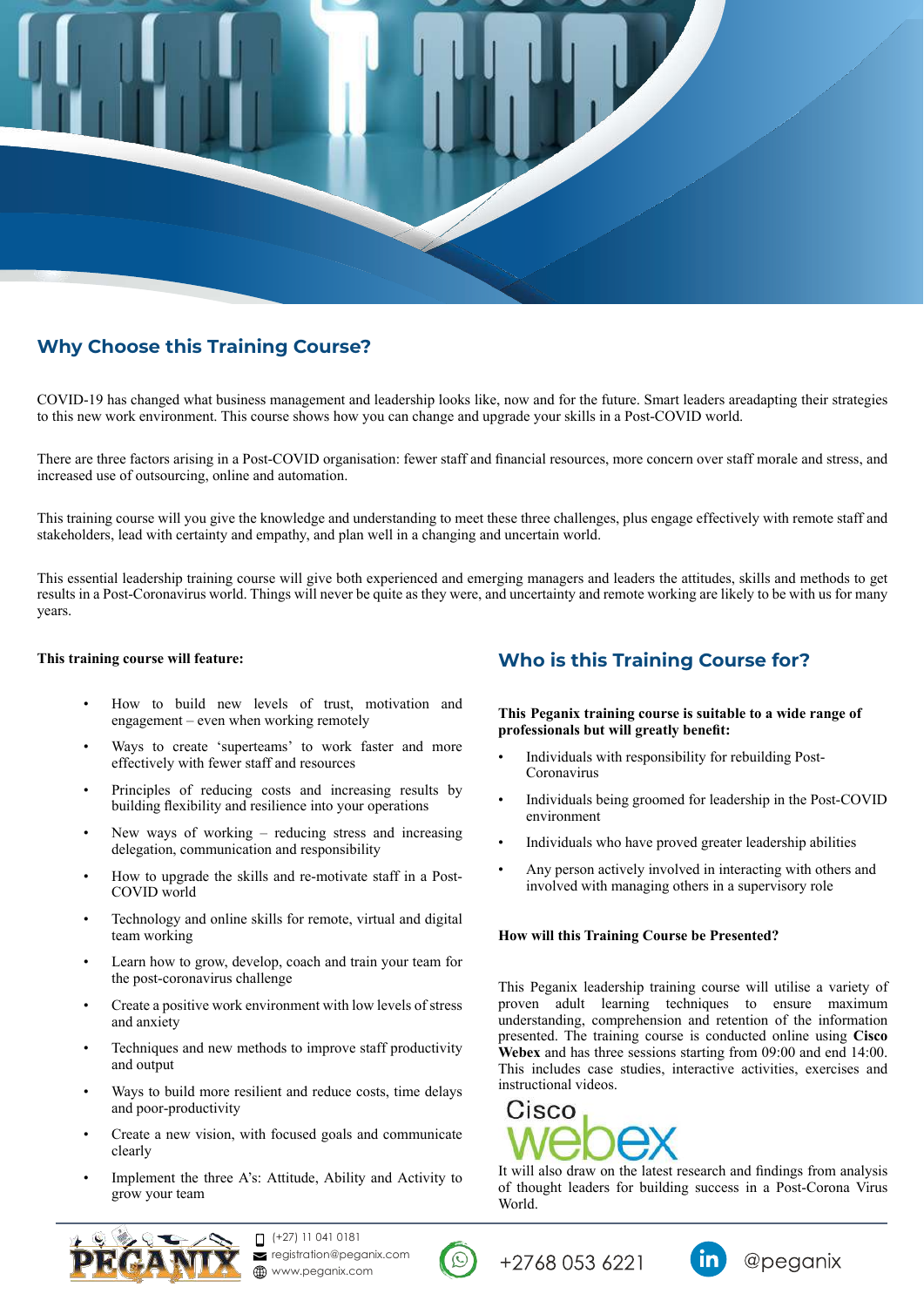

## **COURSE OUTLINE**

## **Day One**

**Lead and Manage at Pace in a Fully Digital Post-COVID Environment**

- The new-world leadership model for a postcoronavirus world
- The critical technological tools and working models
- The six basic digital skills need for the Post-COVID business
- Leading and managing remotely staff and stakeholders
- Information and planning strategies using visualisation and data analysis tools
- Increasing your focus on empathy, involvement and well-being

## **Day Two**

**Building your Results Using New Thinking and Behaviors**

- Learn faster and enhanced problem-solving skills
- Unlock and creativity, and innovation of others
- Release the opportunity of remote work and autonomous thinking
- Delegating decision making, planning and problemsolving?
- The internal customer model for increased performance

### **Advanced Communication Skills for Great Engagement**

- Communication and decision-making strategies for a virtual team and outsourced network
- Mastering empathy and developing it in others
- Building trust collaboration, self-management, and self-expression
- How to maintain strong professional ties despite distances and differences
- Build and grow key stakeholder relationships clients, colleagues and senior staff
- Being a driver of positive change and improvement

### **Day Three**

**Building Flexibility, Adaptability and Resilience in Yourself and Others**

- How to create a learning and resilient organization
- Creating resilience in people, teams and projects
- Building flexibility, intelligence, speed and resilience into your operations
- Time management methods for remote and selfdirected working
- How to re-build organization using 'superteams'
- Allowing your team to manage themselves as 'superteam'

**Developing & Training Your Team Post-COVID**





+2768 053 6221